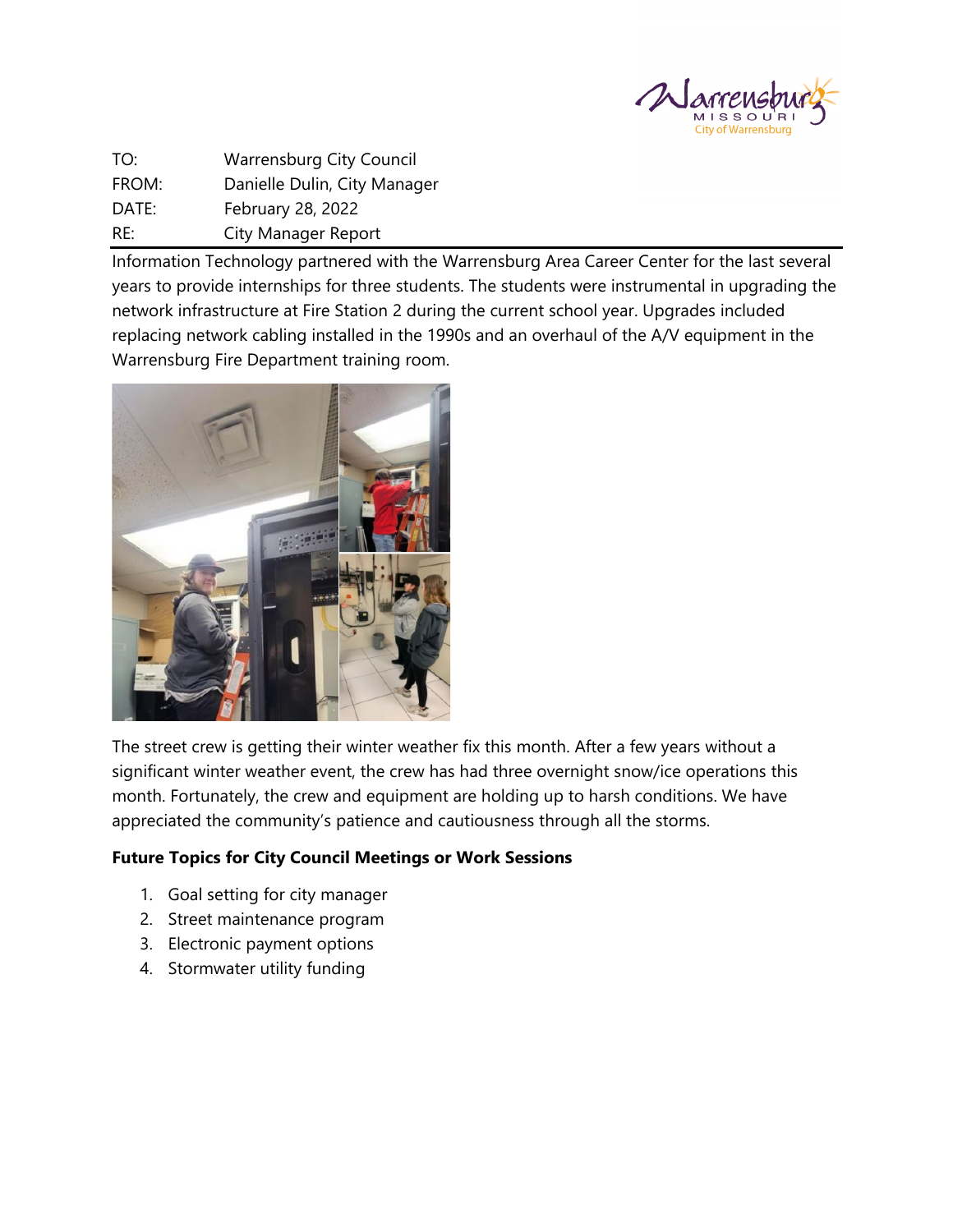### **COMMUNITY DEVELOPMENT**

Barbara Carroll, Director February 24, 2022

#### **Home Improvement Class**

The Building Official and City Planner offer an annual, free Home Improvement Class for homeowners. The class is intended to familiarize attendees with building and zoning code requirements as well as how to apply for a permit and schedule inspections. The class information is tailored to the type of project the attendees are considering and typically include basement finishes, remodels, decks, fences and sheds. This year's class is scheduled for **Tuesday, May 10th , 6-8:00 p.m.** at Community Center, Room C. Attendees will receive a \$25 credit towards a future building permit.

#### **Restaurant Week**

Restaurant Week kicks off Friday, February 25 and runs through March 6. Please get out and support our restaurants and enjoy some local flavor over the next 10 days. See the attached flyer for more information.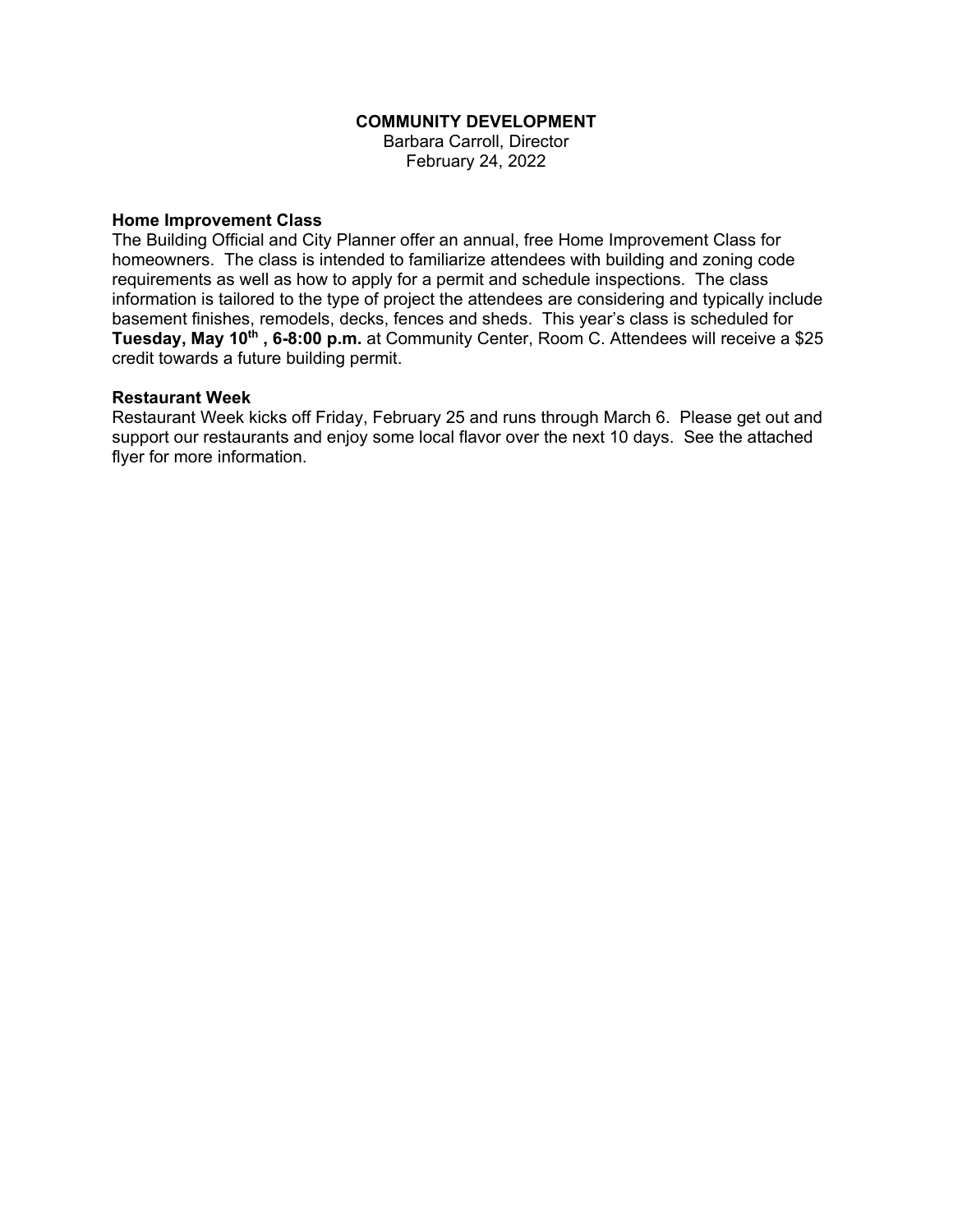# **FIRE DEPARTMENT**

Kenneth Jennings, Fire Chief

February 23, 2022

## **Department Activity**

Emergency incidents are up 12 percent for the year in comparison to the same period last year. At the time of this report, crews have responded to 184 incidents.

Staff has logged 1525 hours of training. Daily training has always been a primary focus of our operation however, with an increase in new staff training time has become a large portion of each shift.

# **Hiring Processes**

Employment offers for full-time positions have been made to three applicants. These positions are expected to start within the next couple of weeks. Two vacant full-time positions remain open, and we continue to work through the hiring process to fill those positions.

Promotional interviews for the vacant Battalion Chief position will be complete February 25, 2022.

## **Radio Communication Project**

Deputy Chief Oxley and I met with Johnson County Central Dispatch and their radio system consultant, Tusa. The meeting identified radio communication issues and the current and future communication needs for our operations.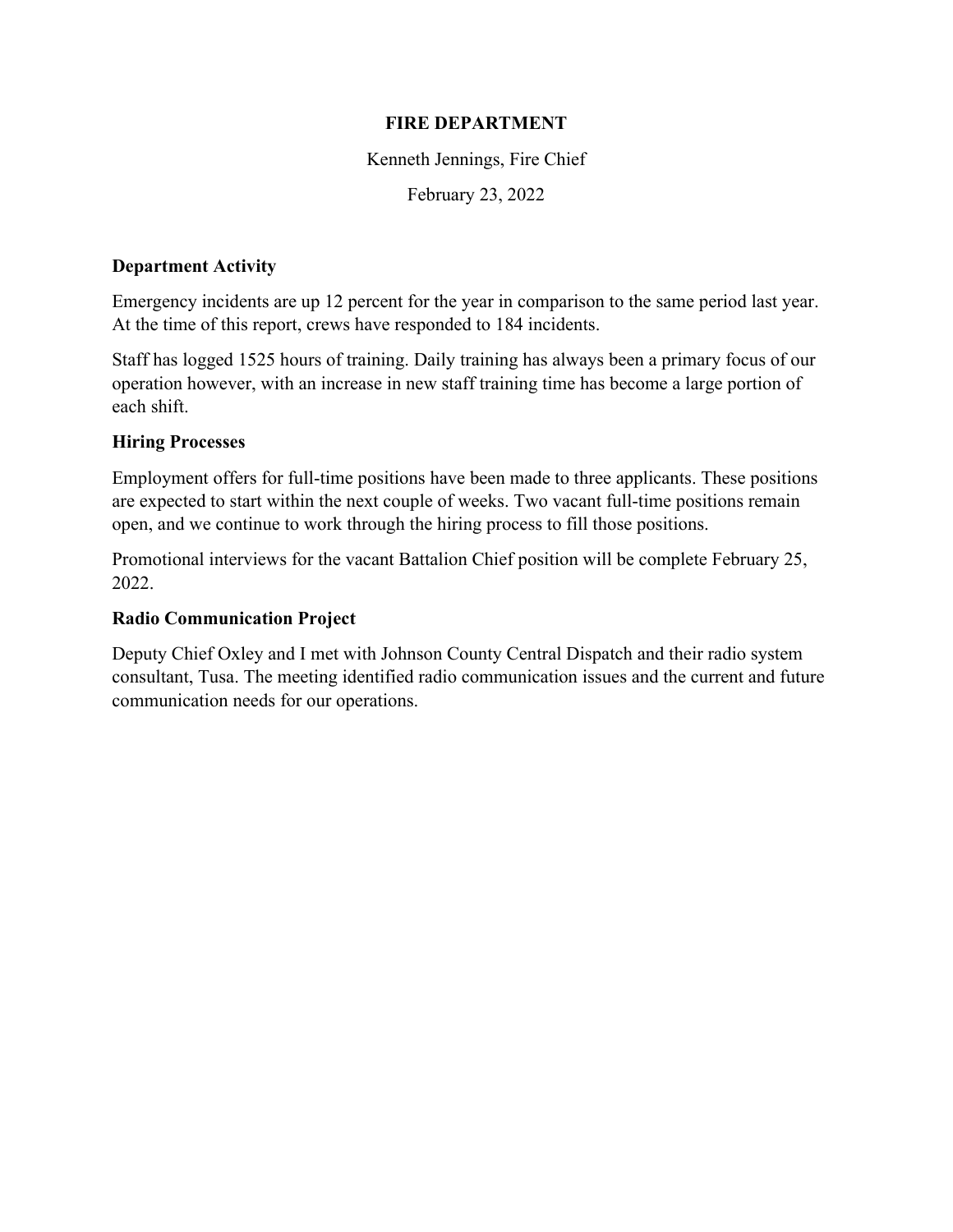# **Human Resources**

Greg McCullough, Director February 23rd, 2022

#### Human Resources Activities:

- 1. Positions
	- a. City Clerk An offer letter has been extended and accepted this week for this position. The individual selected will start the week of March  $21<sup>st</sup>$ . We had over 90 applications for this position and all phone calls and letters associated with informing applicants of the status of this position have been made or sent. An announcement will be upcoming shortly.
	- b. Street Maintenance Worker I This position remains posted and open until filled. We have two remaining positions open at this time. We will be interviewing as applications are received and reviewed. We have not received any additional applications since our last report.
	- c. Water Pollution Control Lab Technician This position has now been filled and the individual started employment on February 14<sup>th</sup>.
	- d. Water Pollution Control Operator I We will be posting this position again in the very near future.
	- e. Firefighter/EMT This position remains posted or open until filled. We have received multiple applications for this position, and I know that interviews have been completed with several applicants. Offers have been extended to one part-time for a full-time position and two other offers extended to external applicants. We are currently waiting for responses to these offers.
	- f. Part Time Firefighter and Student Resident Firefighter This position was reposted on February  $12<sup>th</sup>$  and will close on March  $11<sup>th</sup>$ . We currently have 1 application that has been received since reposting.
	- g. Police Officer/SRO This position remains posted and will remain open until filled. I do not have any information regarding applications received at the Police Department.
	- h. Pollice Officer This position remains posted and will remain open until filled. A conditional offer letter has been extended to 1 applicant and we are awaiting a response.
	- i. Police Officer Trainee This position was posted on October  $15<sup>th</sup>$  and will remain posted until filled for the next Cadet class. A conditional offer letter has been extended to an applicant for this position as well and we are awaiting a response.
	- j. Part Time Police Records Clerk This position was posted on January  $19^{th}$  and will remain posted until filled. We have received one application for this position since our last report. We have raised this position to the Featured section and hope this will generate additional applications. We will also look at a couple of other options with this posting.
	- k. Park Operations Superintendent This position was posted on November  $4^{th}$ , 2021 and this posting has expired. We have received 9 applications for this position and interviews for this position have been completed. An offer letter has been extended and accepted for this position. Background checks have been completed and this employee will begin Monday, February 28th.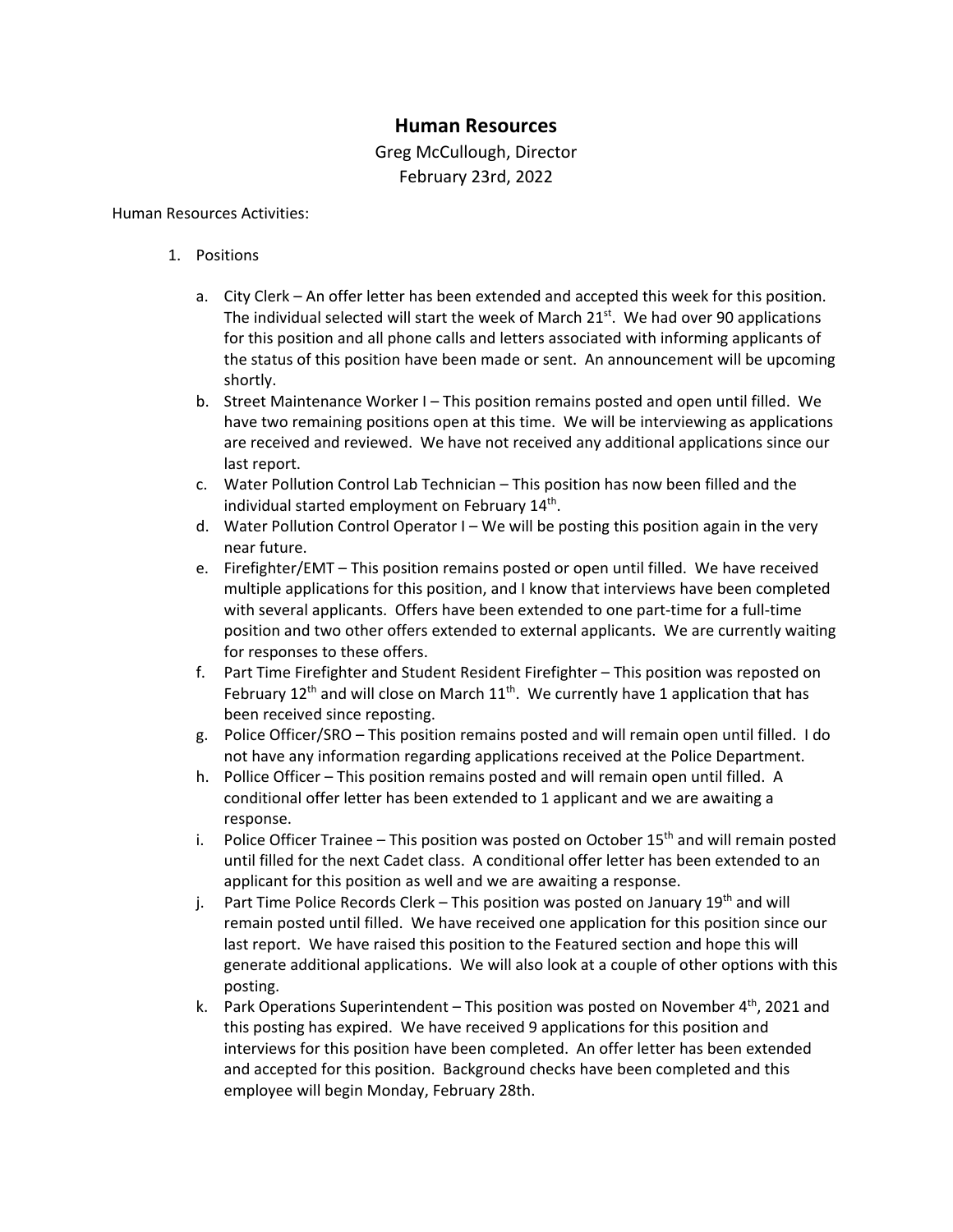l. We have been working with the Parks and Recreation department and all of the Summer/Seasonal positions have been posted to our website as open until filled. We wanted to get all of the positions posted prior to the Job Fair on February  $28<sup>th</sup>$ . These positions include: Baseball/Softball Officials, Community Center Attendants, Concessions Attendants, Day Camp Counselors, Fitness Attendants, Group Fitness/Wellness Instructors, Part-time Indoor Soccer Officials, Part-time Marketing Coordinator, Part-time Parks Maintenance I Worker, Part-time Personal Trainers, Parttime Swim Instructors, Site Supervisors and Summer Day Camp Coordinator.

### Other Activities:

- 1. Completed the City Clerk search process and our new Clerk will start on March  $21^{st}$ . We also completed making the phone calls and send out the letters to the over 90 applicants we had submit applications for this position. Also, completed all of the documentation associated with this process.
- 2. This week we completed printing, stuffing a delivering all of the 1095-C Employer Provided Health Insurance Offer and Coverage forms to current active employees and mailed them to those who were employed with us during 2021. This process involved a total of 144 forms.
- 3. Assisted the Fire Department with their BC interview process.
- 4. Assisted the Fire Department with some additional meetings requiring Human Resources personnel.
- 5. Had a meeting with an instructor regarding future Manager/Supervisor training onsite for ADA, harassment awareness and legal concepts for managers and supervisors that we will provide in late Spring.
- 6. Organized and set up a Safety Committee meeting on March  $8^{th}$ . Jake Wolfenden will be in attendance who is our Safety Consultant from Summit Safety Group.
- 7. Kathy spent a great deal of time getting ready for the Job Fair, working on our Wellness program and completing entry and documentation associated with hiring and changes.

Upcoming Activities:

- 1. Continue to work on hiring personnel for our various open positions.
- 2. Continue to work on the development of a revised City Safety Manual and completing setting up a Safety Committee meeting with Jake Woolfendon.
- 3. Continue to reconcile City benefits statements due to beginning of year wage changes that affect various benefits.
- 4. Meet with our UCM 4410 Wellness program students and administrator on Friday to coordinate wellness activities for the semester.
- 5. Any other projects as assigned.

Respectfully Submitted,

Greg McCullough Human Resource Director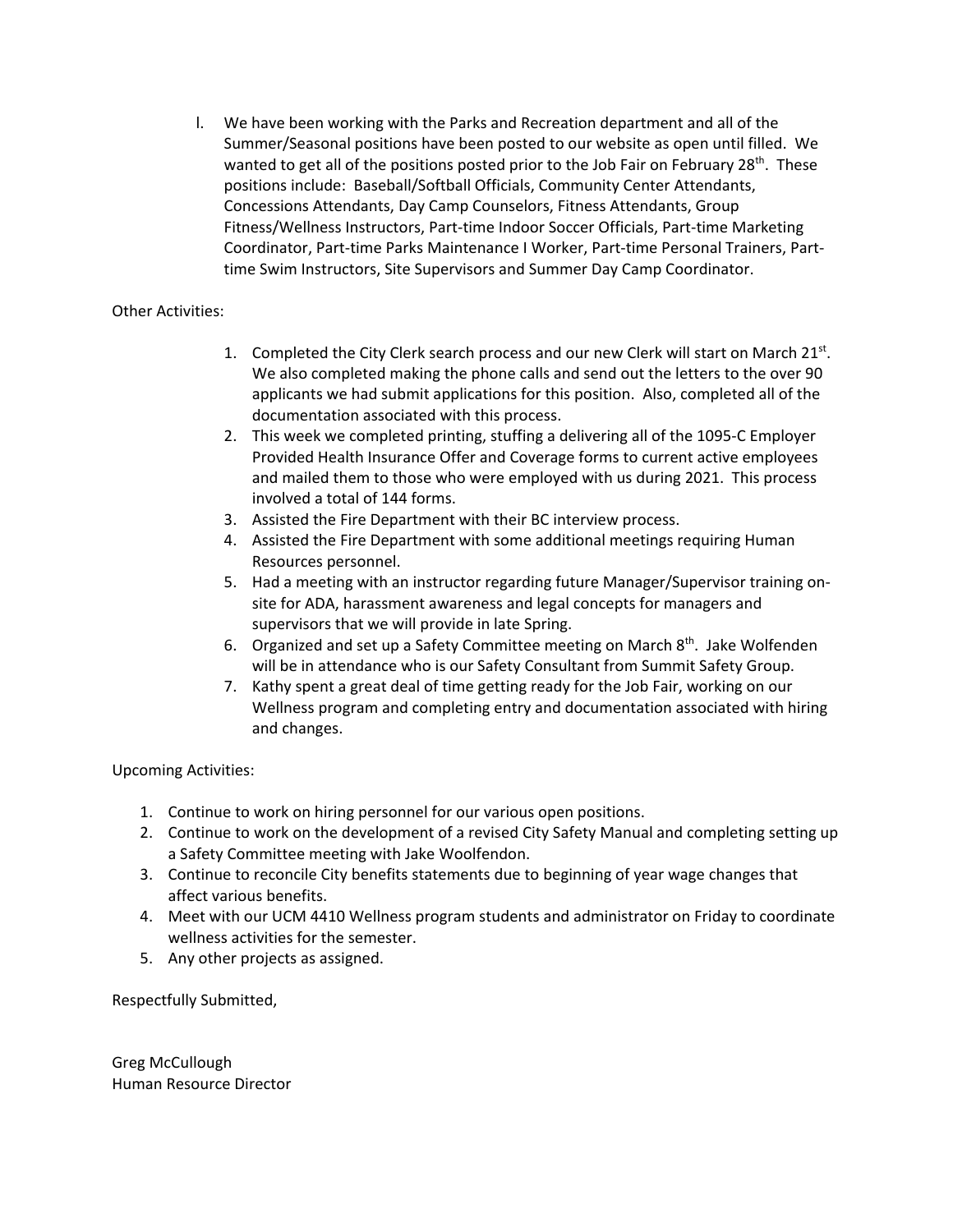### **Police Department Interim Chief Andrew Munsterman**

On Monday, February 21<sup>st</sup>, 2022, we completed final command interviews for Jevon D. Williams and Melissa Ducos. Williams is currently in the police academy and Ducos is a Deputy working at the Johnson County Jail. We gave a conditional offer to Williams pending a successful completion of a computerized voice stress analysis (CVSA), psychological exam, and graduation of the police academy and he accepted. We gave Ducos a conditional offer pending a successful completion of a computerized voice stress analysis (CVSA), psychological exam, and a physical agility. Deputy Ducos accepted the offer on February 24<sup>th</sup>, 2022. Once these two complete the hiring process, we will be at 31 Officers.

On Friday, February 25<sup>th</sup>, 2022, at approximately 0215 hours, officers responded to 410 Anderson Street for a structure fire. WFD responded and doused the fire. WFD confirmed no one was inside the house. Neighbors reported not seeing anyone stay at the residence for a couple of weeks. The structure fire is still under investigation by the WFD with any assistance needed from the police department.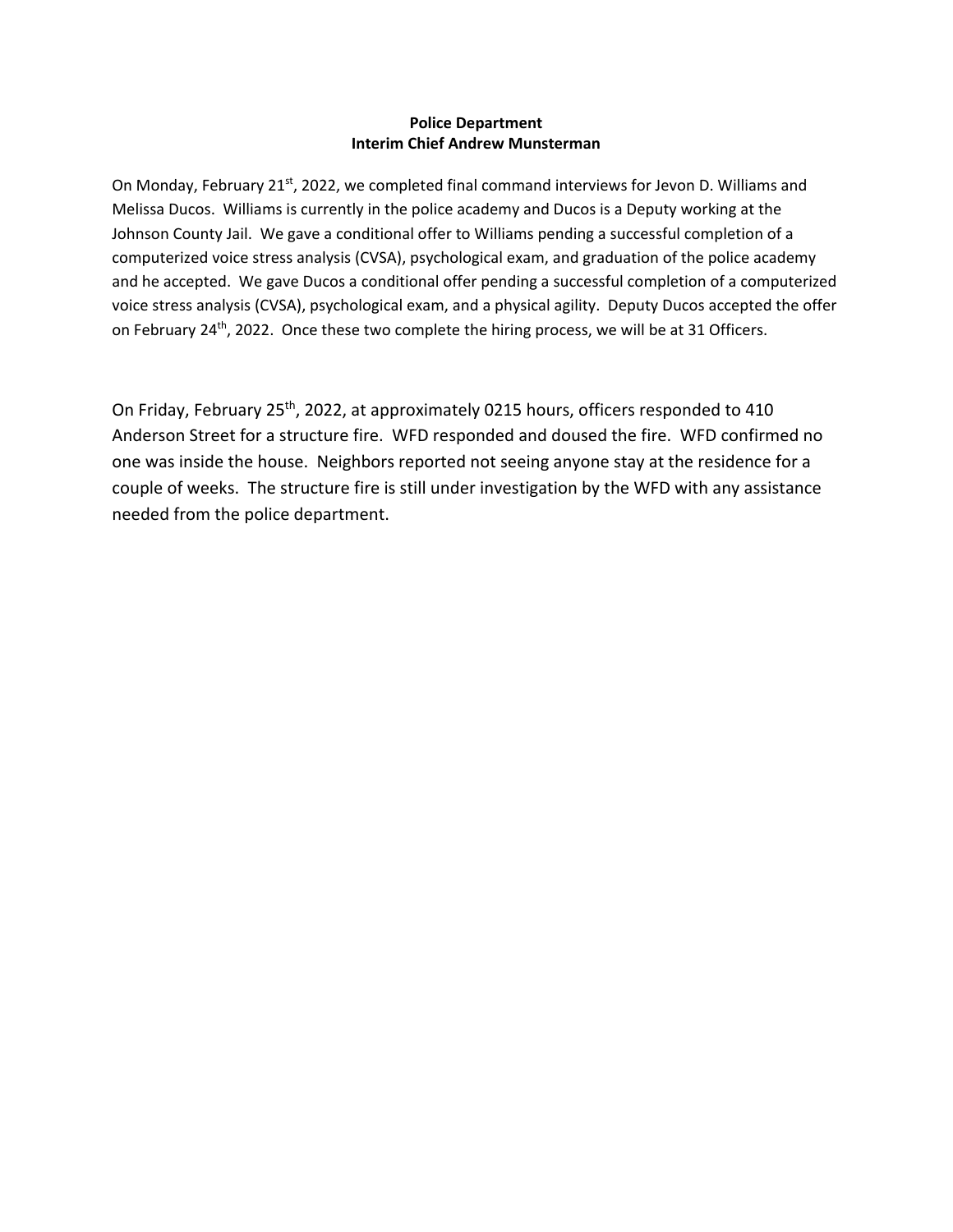## **WCVB DIRECTOR'S REPORT**

Marcy Barnhart, Director of Tourism February 23, 2022

### **Community Information Distribution**

The WCVB was able to deliver 150 community information bags to first grade students at Ridge View Elementary School. We have made contact with a first-grade representative at Maple Grove and we'll be delivering their first grade students packets early next week.

We were able to put together welcome bags for those visiting including Missouri Governor Mike Parsons and First Lady Theresa Parson; and Jerry Hughes-Nationally Recognized Photographer.

### **Social Media**

The WCVB's spring digital campaign will soon be launching. Our goal is to kick them off next week. The WCVB works with Madden Media to administer the campaigns. The campaign costs are reimbursed (70/30) through the Missouri Division of Tourism's Marketing Matching Grant. The Google display ads and FB video will focus on family fun!

### **Grant Update**

WCVB 2022 Grant Program: WCVB Grants were awarded to Johnson County Cancer Foundation Golf Tournament, Blaine Whitworth Foundation Golf Tournament, and the John W. Boone Heritage Foundation-Blind Boone Symposium.

The next grant application deadline is Friday, April 29.

### **Training/Meetings-Out of Office**

I will be out of the office the below dates: PTO: March 7-9 Thursday, March 24 Missouri Division of Tourism Road Show in St. Joseph

### **Visitor Profile Study**

The WCVB Marketing Committee will be working with Missouri Division of Tourism staff to create a plan to complete a Visitor Profile Study in 2023. We will also work with Johnson County Economic Development Corporation to ensure the data collected will assist them in their mission as well.

### **2022 WCVB Board Meetings**

During the September 2021 Board Meeting, the Board agreed in consensus to hold in-person meetings quarterly throughout the year and by Zoom the remainder of the year. Information regarding the meetings can be found on the City's and WCVB's websites. The in-person meetings will be held at the Municipal Building in the Council Chambers.

April In-Person Meeting Note: The meeting will convene at the Municipal Center and then move to 205 N Holden where a walk through of the property will be held for the WCVB Board. This is the property the Board purchased to utilize for the Warrensburg Visitor Center.